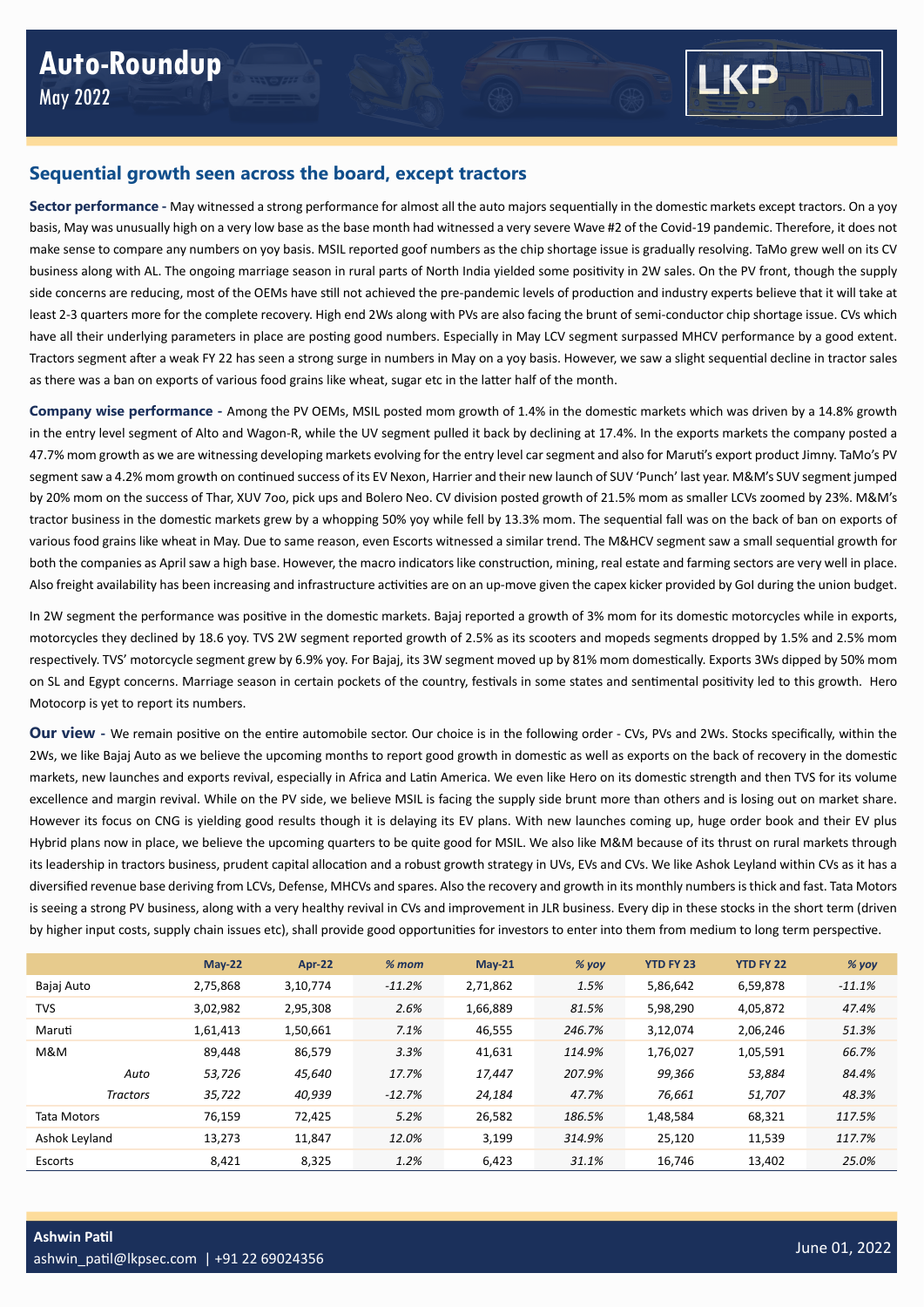

| <b>TVS Motors</b>        |          |          |         |           |         |                  |           |         |
|--------------------------|----------|----------|---------|-----------|---------|------------------|-----------|---------|
|                          | $May-22$ | Apr-22   | $%$ mom | $M$ ay-21 | % yoy   | <b>YTD FY 23</b> | YTD FY 22 | $%$ yoy |
| Motorcycles              | 1,48,560 | 1,39,027 | 6.9%    | 1,25,188  | 18.7%   | 2,87,587         | 2,58,415  | 11.3%   |
| Scooters                 | 1,00,665 | 1,02,209 | $-1.5%$ | 19,627    | 412.9%  | 2,02,874         | 84,840    | 139.1%  |
| Mopeds                   | 37,833   | 38,786   | $-2.5%$ | 9,601     | 294.1%  | 76,619           | 37,354    | 105.1%  |
| <b>Total 2W</b>          | 2,87,058 | 2,80,022 | 2.5%    | 1,54,416  | 85.9%   | 5,67,080         | 3,80,609  | 49.0%   |
| 3W                       | 15,924   | 15,286   | 4.2%    | 12,473    | 27.7%   | 31,210           | 25,263    | 23.5%   |
| <b>Total sales</b>       | 3,02,982 | 2,95,308 | 2.6%    | 1,66,889  | 81.5%   | 5,98,290         | 4,05,872  | 47.4%   |
| Exports out of the above | 1,10,245 | 1,13,427 | $-2.8%$ | 1,14,674  | $-3.9%$ | 2,23,672         | 2,21,859  | 0.8%    |
| 2W exports               | 95,576   | 99,489   | $-3.9%$ | 1,02,332  | $-6.6%$ | 1,95,065         | 1,97,139  | $-1.1%$ |

| <b>Maruti Suzuki</b>                                           |          |          |          |        |         |           |           |          |
|----------------------------------------------------------------|----------|----------|----------|--------|---------|-----------|-----------|----------|
|                                                                | May 22   | Apr-22   | $%m$ om  | May-21 | $%$ yoy | YTD FY 23 | YTD FY 22 | % yoy    |
| Mini(Alto, Old WagonR, S-Presso)                               | 17,408   | 17,137   | 1.6%     | 4,760  | 265.7%  | 34,545    | 29,801    | 15.9%    |
| Compact(New WagonR, Swift, Celerio, Baleno, Dzire, Ignis)      | 67,947   | 59,184   | 14.8%    | 20,343 | 234.0%  | 1,27,131  | 92,661    | 37.2%    |
| Mid size (Ciaz)                                                | 586      | 579      | 1.2%     | 349    | 67.9%   | 1,165     | 1,916     | $-39.2%$ |
| <b>Total passenger cars</b>                                    | 85,941   | 76,900   | 11.8%    | 25,452 | 237.7%  | 1,62,841  | 1,24,378  | 30.9%    |
| Utility Vehicles (Gypsy, Ertiga, XL6, S-Cross, Vitarra Brezza) | 28,051   | 33,941   | $-17.4%$ | 6,355  | 341.4%  | 61,992    | 31,839    | 94.7%    |
| Vans(Omni, Eeco)                                               | 10,482   | 11,154   | $-6.0%$  | 1,096  | 856.4%  | 21,636    | 12,565    | 72.2%    |
| LCV (Super Carry)                                              | 3,526    | 4,266    | -17.3%   | 868    | 306.2%  | 7,792     | 2,140     | 264.1%   |
| <b>Total domestic sales</b>                                    | 1,28,000 | 1,26,261 | 1.4%     | 33,771 | 279.0%  | 2,54,261  | 1,70,922  | 48.8%    |
| Sales to other OEM :A:Compact                                  | 6,222    | 5,987    | 3.9%     | 1,522  | 308.8%  | 12,209    | 6,825     | 78.9%    |
| Exports                                                        | 27,191   | 18,413   | 47.7%    | 11,262 | 141.4%  | 45,604    | 28,499    | 60.0%    |
| <b>Total sales</b>                                             | 1,61,413 | 1,50,661 | 7.1%     | 46,555 | 246.7%  | 3,12,074  | 2,06,246  | 51.3%    |

LKP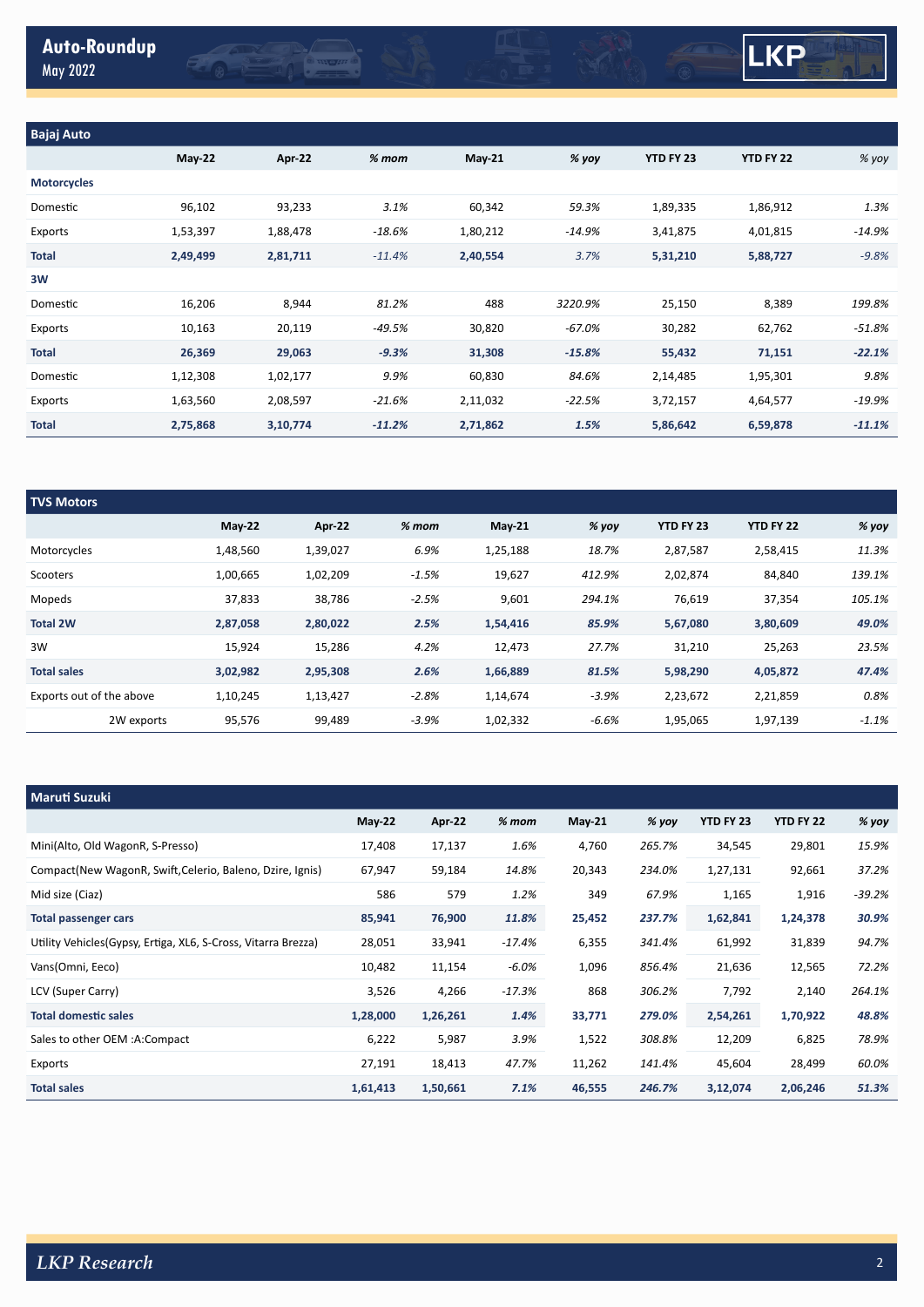EQT



| Mahindra & Mahindra         |          |        |           |          |         |           |           |        |  |
|-----------------------------|----------|--------|-----------|----------|---------|-----------|-----------|--------|--|
| Auto segment                | $May-22$ | Apr 22 | $% mom$   | $May-21$ | % yoy   | YTD FY 23 | YTD FY 22 | % yoy  |  |
| Utility Vehicles            | 26,632   | 22,168 | 20.1%     | 7,748    | 243.7%  | 48,800    | 25,934    | 88.2%  |  |
| Cars+Vans                   | 272      | 358    | $-24.0%$  | 256      | 6.3%    | 630       | 355       | 77.5%  |  |
| <b>Total PV</b>             | 26,904   | 22,526 | 19.4%     | 8,004    | 236.1%  | 49,430    | 26,289    | 88.0%  |  |
| LCV(<3.5 T)                 | 20,517   | 16,697 | 22.9%     | 7,048    | 191.1%  | 37,214    | 20,819    | 78.8%  |  |
| LCV (>3.5T)+ MHCV           | 632      | 705    | $-10.4\%$ | 188      | 236.2%  | 1,337     | 521       | 156.6% |  |
| <b>Total CV</b>             | 21,149   | 17,402 | 21.5%     | 7,236    | 192.3%  | 38,551    | 21,340    | 80.7%  |  |
| 3 wheelers                  | 3,645    | 3,009  | 21.1%     | 272      | 1240.1% | 6,654     | 2,315     | 187.4% |  |
| <b>Total domestic sales</b> | 51,698   | 42,937 | 20.4%     | 15,512   | 233.3%  | 94,635    | 49,944    | 89.5%  |  |
| Total exports               | 2,028    | 2,703  | $-25.0%$  | 1,935    | 4.8%    | 4,731     | 3,940     | 20.1%  |  |
| <b>Total sales</b>          | 53,726   | 45,640 | 17.7%     | 17,447   | 207.9%  | 99,366    | 53,884    | 84.4%  |  |
|                             |          |        |           |          |         |           |           |        |  |
| <b>FES</b>                  | $May-22$ | Apr-22 | $%$ mom   | May-21   | % yoy   | YTD FY 23 | YTD FY 22 | % yoy  |  |
| Domestic                    | 34,153   | 39,405 | $-13.3%$  | 22,843   | 49.5%   | 73,558    | 48,973    | 50.2%  |  |
| Exports                     | 1,569    | 1,534  | 2.3%      | 1,341    | 17.0%   | 3,103     | 2,734     | 13.5%  |  |
| <b>Total FES</b>            | 35,722   | 40,939 | $-12.7%$  | 24,184   | 47.7%   | 76,661    | 51,707    | 48.3%  |  |

**COMPANY** 

| <b>Ashok Leyland</b> |               |        |         |               |        |           |           |        |  |
|----------------------|---------------|--------|---------|---------------|--------|-----------|-----------|--------|--|
|                      | <b>May-22</b> | Apr-22 | $%$ mom | <b>May-21</b> | % yoy  | YTD FY 23 | YTD FY 22 | % yoy  |  |
| <b>MHCV</b>          | 7,945         | 7,688  | 3.3%    | 1,953         | 306.8% | 15,633    | 6,286     | 148.7% |  |
| LCV                  | 5,328         | 4,159  | 28.1%   | 1,246         | 327.6% | 9,487     | 5,253     | 80.6%  |  |
| <b>Total</b>         | 13,273        | 11,847 | 12.0%   | 3,199         | 314.9% | 25,120    | 11,539    | 117.7% |  |

| <b>Tata Motors</b>        |          |        |         |          |        |           |                  |        |  |  |
|---------------------------|----------|--------|---------|----------|--------|-----------|------------------|--------|--|--|
|                           | $May-22$ | Apr-22 | $%$ mom | $May-21$ | % yoy  | YTD FY 23 | <b>YTD FY 22</b> | % yoy  |  |  |
| M&HCV                     | 8,409    | 8,489  | $-0.9%$ | 2,583    | 226%   | 16,898    | 7,525            | 125%   |  |  |
| <b>1 &amp; LCV</b>        | 4,474    | 4,543  | $-1.5%$ | 964      | 364%   | 9,017     | 2,977            | 203%   |  |  |
| <b>Passenger Carriers</b> | 3,632    | 2,137  | 70.0%   | 691      | 426%   | 5,769     | 1,241            | 365%   |  |  |
| SCV cargo and pick up     | 14,899   | 14,711 | 1.3%    | 5,133    | 190%   | 29,610    | 12,063           | 145%   |  |  |
| Total CV                  | 31,414   | 29,880 | 5.1%    | 9,371    | 235%   | 61,294    | 23,806           | 157%   |  |  |
| <b>Total PV</b>           | 43,341   | 41,587 | 4.2%    | 15,181   | 185%   | 84,928    | 40,276           | 111%   |  |  |
| Exports                   | 1,404    | 958    | 46.6%   | 2,030    | $-31%$ | 2,362     | 4,239            | $-44%$ |  |  |
| <b>Total sales</b>        | 76,159   | 72,425 | 5.2%    | 26,582   | 187%   | 1,48,584  | 68,321           | 117%   |  |  |

| <b>Escorts</b> |        |        |         |          |        |           |                  |       |
|----------------|--------|--------|---------|----------|--------|-----------|------------------|-------|
|                | May-22 | Apr 22 | $%$ mom | $May-21$ | % yoy  | YTD FY 23 | <b>YTD FY 22</b> | % yoy |
| Domestic       | 7,667  | 7,676  | $-0.1%$ | 6,158    | 24.5%  | 15,343    | 12,544           | 22.3% |
| Exports        | 754    | 649    | 16.2%   | 265      | 184.5% | 1,403     | 858              | 63.5% |
| <b>Total</b>   | 8,421  | 8,325  | 1.2%    | 6,423    | 31.1%  | 16,746    | 13,402           | 25.0% |